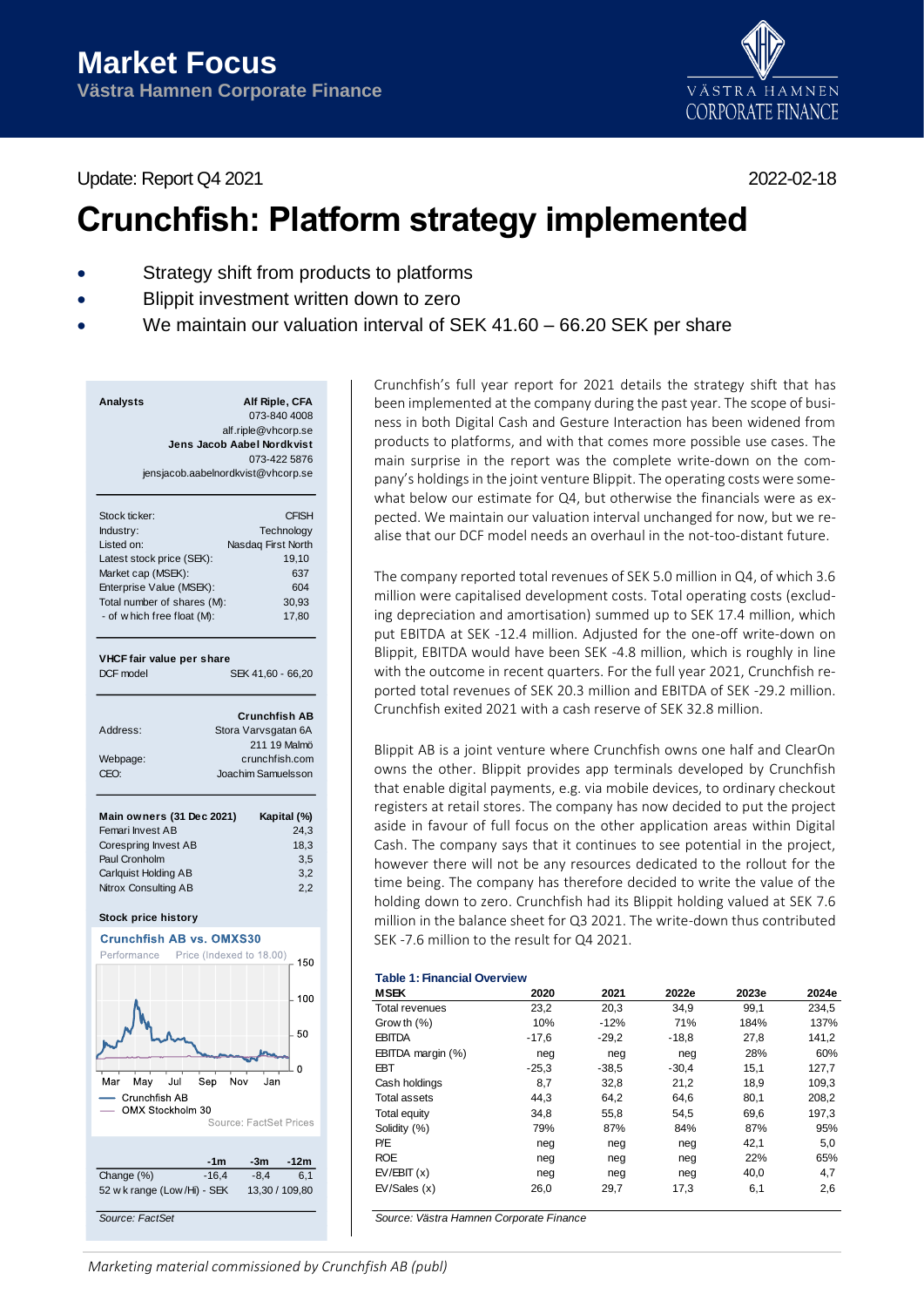**New Digital Cash architecture**

**Architecture supports a variety of devices both online and offline** As mentioned earlier, 2021 has been about expanding the scope of business from products to platforms. In Digital Cash, this was brought to light with the company's announcement of its digital cash architecture in mid-December. The company has developed a patentpending architecture spanning from core banking systems to digital cash wallets on a variety of devices, bringing a new level of versatility to its digital cash offering. We [interviewed](https://www.youtube.com/watch?v=wsX8ABeKO7Q)  [CEO Joachim Samuelsson](https://www.youtube.com/watch?v=wsX8ABeKO7Q) about the innovation in December.

The architecture of digital cash wallets is a core component of the digital cash online offering that Crunchfish announced in the autumn. It helps accelerate the transition to digital cash and improves the functioning of the payment systems by allowing payment services to operate despite service disruptions and server congestion. The architecture also supports offline payments as online wallet balances can be distributed to wallet apps in mobile devices which also work in offline mode. Finally, Crunchfish will focus its resources in 2022 on bringing the service to non-mobile devices such as smart watches and other wearables.



Illustration: Crunchfish

Another recent development worth mentioning was the announcement in late January that Crunchfish has received an International Preliminary Report on Patentability for its initial Digital Cash patent application. The report indicated that all claims of the patent application are deemed patentable. The patent supports the execution of offline payments by allowing the interchange of digitally signed payment commitments in real-time while settlement occurs whenever either party goes online. Crunchfish expresses optimism that this patentability report will support the patentability of its other patent applications in digital cash, as they are based on the same core principles.

In Gesture Interaction, the past year has also been about improving the versatility of the technological solution. The Skeleton platform allows for capturing hand gestures by tracking 21 individual points of the hand in 3D with millimetre accuracy. The hand tracking model is called the XR Skeleton. The platform has later spun off a model for tracking full body movements, called FB Skeleton, where the movements of 34 points on the body are tracked and interpreted. To this, a third model called PS Skeleton, which combines hand and body tracking, has been added. The use cases for the latter span from public screen interaction to in-car applications.

The range of data signals that the technology can operate on has also been developed, e.g. by adding support for reading infrared camera feeds. A model for reading stereo video feeds, i.e. video feeds from two separate cameras placed at a little distance from each other, has also been developed. The so-called XR Skeleton Stereo model enables more accurate tracking of depth and provides true 3D support.

The hand-and-body tracking capabilities of the PS Skeleton fit very well with developments

**Patentability of digital cash innovation supported**

**Skeleton platform spawns many different tracking models**

**Support for stereo video and infrared**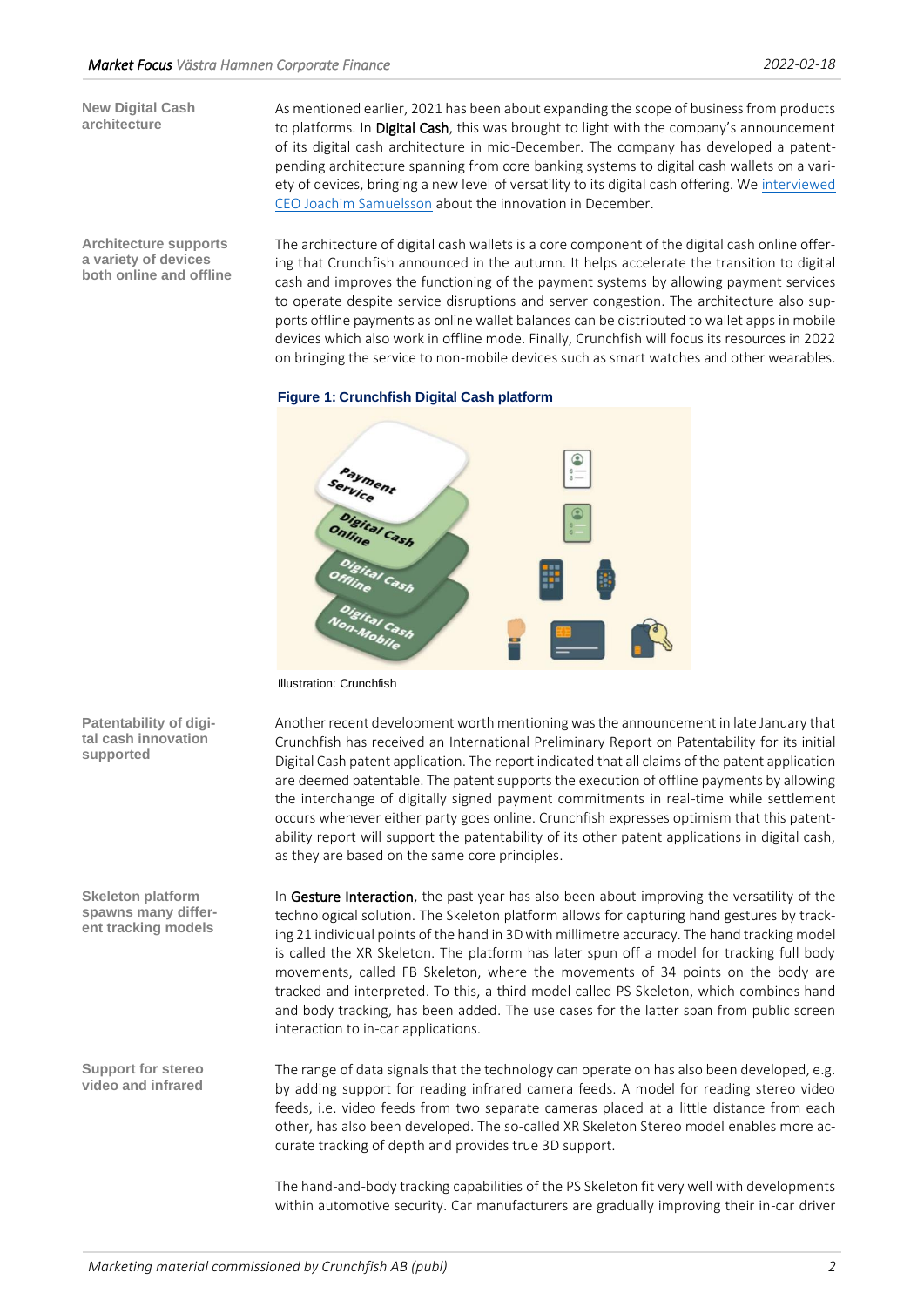monitoring systems (DMS), and there is an initiative underway to make DMS mandatory in all new type-approved cars over the next four years. It is interesting to note in this regard that Crunchfish has entered into an agreement with a customer in Asia Pacific to develop a proof-of-concept solution for interaction in a car using body tracking and hand gestures.

Another important development within Gesture Interaction was the "intention to grant" decision from the European Patent Office announced on 12 January this year. The patent covers a method of securing the integrity of PIN codes used on, e.g., AR/VR glasses using hand gestures. The method involves scrambling the order of the keys in order to hinder onlookers from figuring out what PIN the user is entering. **Patent rewarded for PIN integrity**

Turning to the reported figures for the quarter, Table 2 below compares the reported figures with our forecasts. Net revenues came in slightly below our forecast as we had modelled somewhat higher license fees accruing to Gesture Interaction. However, this was more than compensated by the lower than expected operating expenses, which came in SEK 2.3 million below our estimate. The main contributor was other external expenses, and our guess is that this continues to be subdued by reduced meeting and travelling activities due to lingering COVID-19 restrictions. **OPEX lower than our estimate**

> We have already mentioned the unforeseen write-down on Blippit which explains our SEK 6.9 million understatement of the line item profit from affiliated companies. Apart from this, there were few surprises in the numbers.

| Q4 '20  | Q4 '21e  | Q4 '21a  | Diff    |
|---------|----------|----------|---------|
| 3634    | 1 550    | 883      | $-667$  |
| 3 0 8 5 | 3555     | 3622     | 68      |
| 544     | 523      | 498      | $-26$   |
| 7 2 6 3 | 5628     | 5 003    | -625    |
| $-196$  | $-75$    | -61      | 14      |
| $-5789$ | $-6044$  | $-5812$  | 231     |
| $-4366$ | $-6032$  | $-3929$  | 2 103   |
| $-649$  | $-769$   | $-7623$  | $-6853$ |
| $-3737$ | -7 292   | $-12421$ | -5 130  |
| $-2086$ | $-2614$  | $-1784$  | 830     |
| $-5823$ | $-9906$  | $-14205$ | -4 300  |
| $-57$   | $-313$   | $-574$   | $-262$  |
| $-5880$ | $-10218$ | $-14779$ | -4 561  |
| $-5880$ | $-10218$ | $-14779$ | -4 561  |
|         |          |          |         |
| 8668    | 35 506   | 32 756   | $-2751$ |
| 34 838  | 60 042   | 55 843   | -4 198  |
|         |          |          |         |

# **Table 2: Estimates vs actual, Q4 2021**

*Source: Västra Hamnen Corporate Finance*

Crunchfish ended 2021 with a cash balance of SEK 32.7 million. This is roughly equivalent to the average annual cash burn of the last two years. However, the company can expect to have its cash balance topped up at two instances in 2022. First, the company has outstanding personnel warrants that come due in June this year. If exercised in full, they will bring in SEK 6.7 million in new financing. Second, there are outstanding warrants from the unit issue that was completed in October 2021. The strike price is set to 70 percent of the average share price in the two weeks preceding the exercise period in December, and therefore unknown at present. If the share price at the time is similar to today's, exercise would happen at around SEK 13 per share and if so, the capital raised would be up to SEK 22.3 million.

The incoming cash could therefore provide almost another full year of financial runway even if the operating cash flow should continue at 2021 year's level. However, our model assumes that revenues start accelerating later this year and we have therefore not included any further capital acquisitions in our financial scenario for Crunchfish.

**Two warrant programmes provide financing in 2022**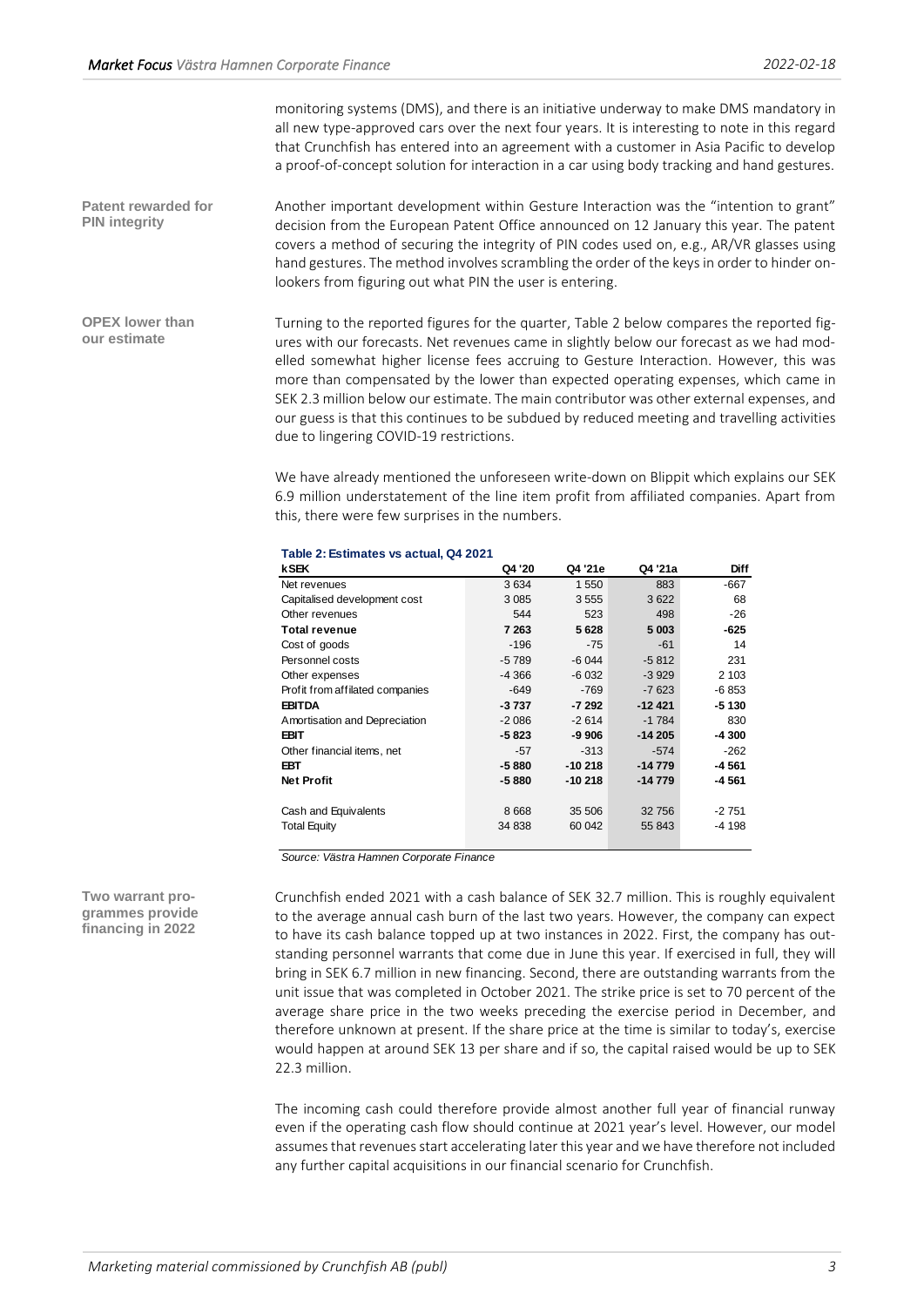Turning to our valuation model, we make no significant changes at this juncture. We have eliminated all revenues and costs associated with Blippit since efforts in this area are parked for now. This was a minor component in our model anyway and has negligible impact on our valuation. However, we realise that our present valuation model is a bit lagging in light of the rapid changes at the company. The present model includes two business areas; Gesture Interaction and Digital Cash, where the latter includes only revenues from Crunchfish's offline solution. We have yet to make any allowance for other possible revenue streams enabled by the wider digital cash platform, notably the digital cash online solution. We will therefore make a thorough re-assessment of our model in coming weeks. Central questions to investigate include: • What revenue streams to expect from Digital Cash online, What risk coefficients to apply to both online and offline solutions, • To what extent the coexistence of online and offline solutions will lead to synergies or cannibalism • What potential revenue may arise from novel applications in Gesture Interaction • How soon revenues from each of the solutions will start to accelerate • How the variety of use cases enabled by both platforms may affect operating costs within the company. **Blippit revenues and costs wiped from model Major model review upcoming**

> We plan to look closely at all these points and come back with a separate analysis later in the spring. Until then, we keep our valuation model largely unchanged. We therefore maintain our valuation interval unchanged at SEK 41.60 – 66.20 SEK per share for now.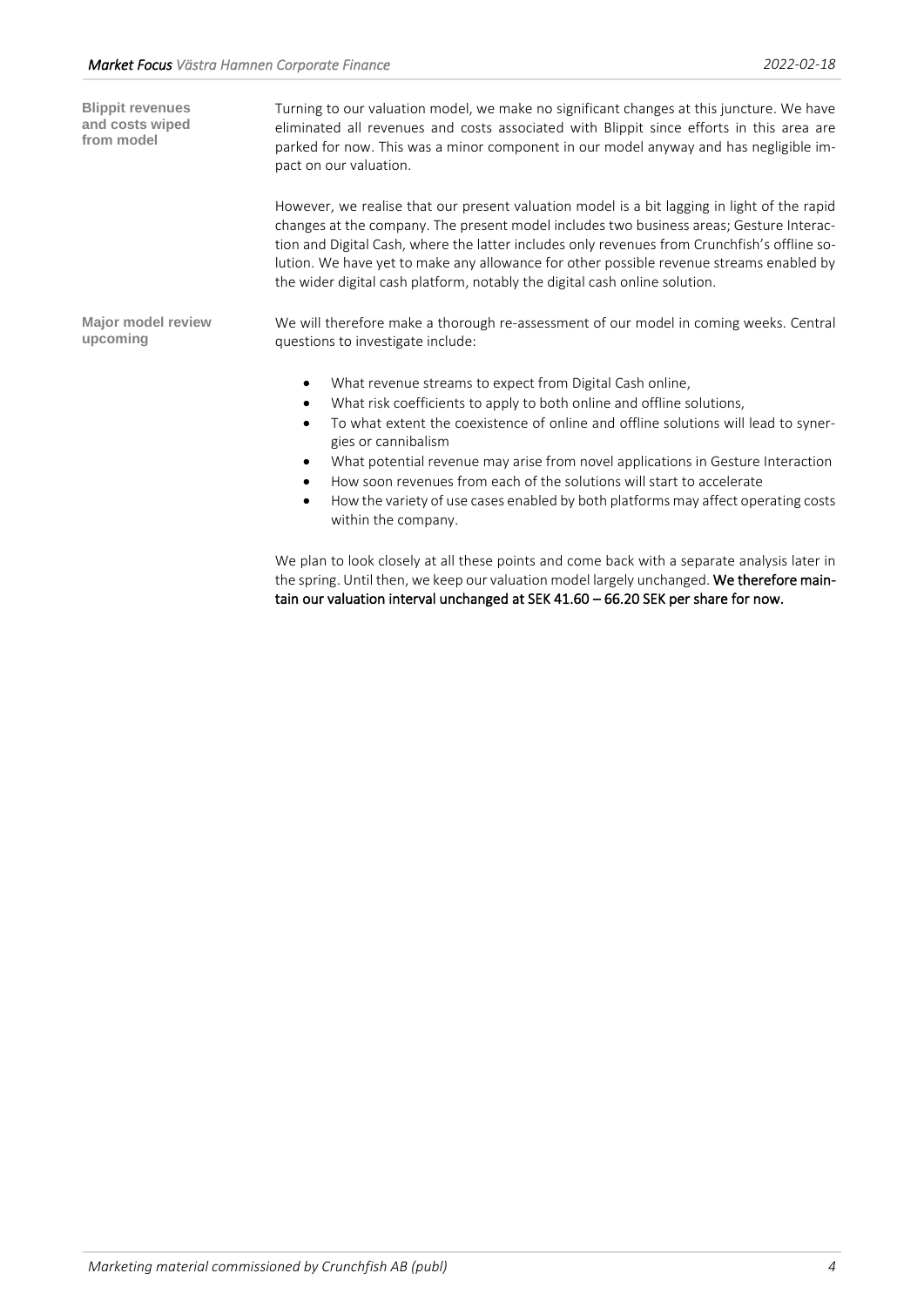| <b>Income Statement - Annual Data</b> |          |             |             |             |             |             |             |             |
|---------------------------------------|----------|-------------|-------------|-------------|-------------|-------------|-------------|-------------|
| <b>kSEK</b>                           | 2020     | 2021        | 2022e       | 2023e       | 2024e       | 2025e       | 2026e       | 2027e       |
| Net revenues                          | 10883    | 3957        | 18 101      | 81 703      | 216 700     | 550 273     | 935 778     | 1 167 748   |
| Capitalised development cost          | 10 10 6  | 14 342      | 14 665      | 15 087      | 15 344      | 15 5 95     | 15846       | 16 101      |
| Other revenues                        | 2 2 1 5  | 2 0 4 5     | 2 0 9 2     | 2 2 6 4     | 2451        | 2653        | 2872        | 3 1 0 9     |
| <b>Total revenues</b>                 | 23 204   | 20 344      | 34 858      | 99 054      | 234 495     | 568 521     | 954 496     | 1 186 958   |
| Cost of goods sold                    | $-213$   | $-211$      | $\mathbf 0$ | $\mathbf 0$ | $\mathbf 0$ | $\mathbf 0$ | $\mathbf 0$ | $\mathbf 0$ |
| Personnel costs                       | $-20965$ | $-23388$    | $-26874$    | $-35649$    | $-46674$    | $-59517$    | $-75893$    | $-96775$    |
| Other external costs                  | $-16936$ | $-16011$    | $-22843$    | $-30302$    | $-39673$    | $-50589$    | $-64509$    | $-82258$    |
| Other operating expenses              | $-48$    | $-755$      | $-3977$     | $-5276$     | $-6908$     | $-8808$     | $-11232$    | $-14323$    |
| Profit from affiliated companie       | $-2595$  | $-9186$     | $\mathbf 0$ | 0           | 0           | 0           | 0           | 0           |
| <b>EBITDA</b>                         | $-17553$ | $-29207$    | $-18836$    | 27 827      | 141 240     | 449 606     | 802 862     | 993 602     |
| Amortisation & depreciation           | $-7662$  | $-7661$     | $-11582$    | $-12711$    | $-13584$    | $-14239$    | $-14752$    | $-15173$    |
| <b>EBIT</b>                           | $-25216$ | $-36868$    | $-30418$    | 15 116      | 127 656     | 435 367     | 788 110     | 978 429     |
| Financial items, net                  | $-120$   | $-1600$     | 0           | 0           | $\Omega$    | $\Omega$    | 0           | $\mathbf 0$ |
| <b>EBT</b>                            | $-25336$ | $-38468$    | $-30418$    | 15 116      | 127 656     | 435 367     | 788 110     | 978 429     |
| Taxes                                 | $\Omega$ | $\mathbf 0$ | $\mathbf 0$ | $\Omega$    | $\Omega$    | $\Omega$    | $\mathbf 0$ |             |
| Net profit                            | $-25336$ | $-38468$    | $-30418$    | 15 116      | 127 656     | 435 367     | 788 110     | 978 429     |
| Earnings per share (SEK)              | $-0,92$  | $-1,26$     | -0,87       | 0,43        | 3,61        | 12,32       | 22,30       | 27,69       |
| Growth (%)                            |          |             |             |             |             |             |             |             |
| Net revenues                          | $-25,3%$ | $-63,6%$    | 357,5%      | 351,4%      | 165,2%      | 153,9%      | 70,1%       | 24,8%       |
| <b>EBITDA</b>                         | na       | na          | na          | na          | 407,6%      | 218,3%      | 78,6%       | 23,8%       |
| <b>EBIT</b>                           | na       | na          | na          | na          | 744,5%      | 241,0%      | 81,0%       | 24,1%       |
| Net profit                            | na       | na          | na          | na          | 744,5%      | 241,0%      | 81,0%       | 24,1%       |
| % of revenues (%)                     |          |             |             |             |             |             |             |             |
| <b>EBITDA</b> margin                  | neg      | neg         | neg         | 28,1%       | 60,2%       | 79,1%       | 84,1%       | 83,7%       |
| <b>EBIT</b> margin                    | neg      | neg         | neg         | 15,3%       | 54,4%       | 76,6%       | 82,6%       | 82,4%       |
| EBT margin                            | neg      | neg         | neg         | 15,3%       | 54,4%       | 76,6%       | 82,6%       | 82,4%       |
| Profit margin                         | neg      | neg         | neg         | 15,3%       | 54,4%       | 76,6%       | 82,6%       | 82,4%       |
| Personnel costs                       | 192,6%   | 591,1%      | 148,5%      | 43,6%       | 21,5%       | 10,8%       | 8,1%        | 8,3%        |
| <b>Total OPEX</b>                     | 348,7%   | 1014,8%     | 296,6%      | 87,2%       | 43,0%       | 21,6%       | 16,2%       | 16,6%       |
| Profitability (%)                     |          |             |             |             |             |             |             |             |
| <b>ROE</b>                            | neg      | neg         | neg         | 21,7%       | 64,7%       | 68,8%       | 55,5%       | 40,8%       |
| <b>ROIC</b>                           | neg      | neg         | neg         | 23,7%       | 115,2%      | 225,3%      | 300,5%      | 335,0%      |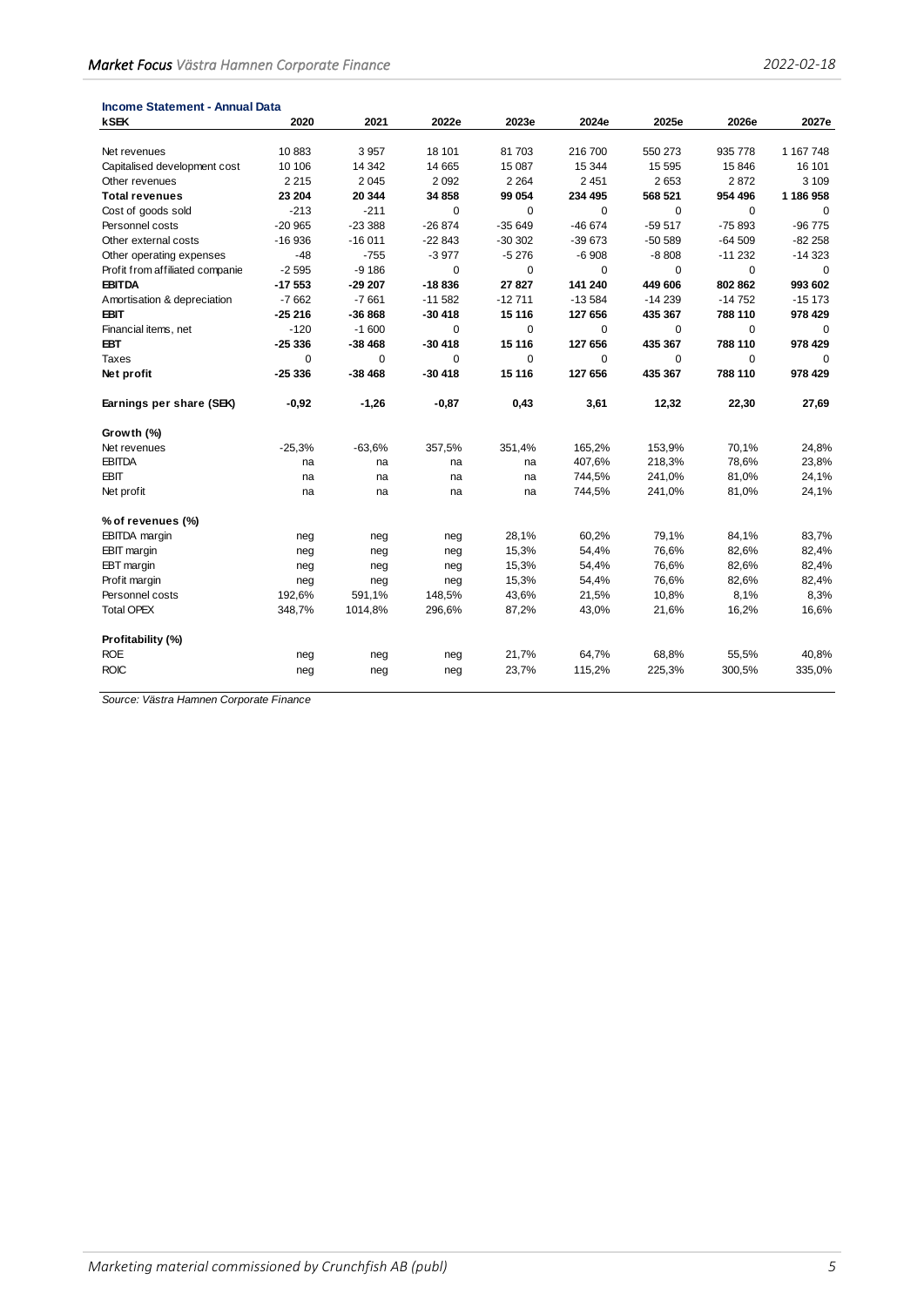| <b>Balance Sheet - Annual Data</b>      |          |          |         |          |          |          |           |               |
|-----------------------------------------|----------|----------|---------|----------|----------|----------|-----------|---------------|
| kSEK                                    | 2020     | 2021     | 2022e   | 2023e    | 2024e    | 2025e    | 2026e     | 2027e         |
|                                         |          |          |         |          |          |          |           |               |
| <b>Inventories</b>                      | 0        | 0        | 0       | $\Omega$ | 0        | $\Omega$ | 0         | 0             |
| Account receivable                      | 3 0 4 8  | 771      | 8412    | 23 669   | 59 40 5  | 123747   | 177 654   | 200 636       |
| Receivables fr affiliated comp          | 472      | 33       | 1 0 0 0 | 1 0 0 0  | 1 0 0 0  | 1 0 0 0  | 1 0 0 0   | 1 0 0 0       |
| Prepaid costs & accrued inco            | 1 3 1 8  | 1 3 8 4  | 1722    | 1842     | 1939     | 2035     | 2 1 3 4   | 2 2 3 7       |
| Other receivables                       | 869      | 1 0 9 3  | 1 0 6 3 | 1 1 0 8  | 1 1 6 3  | 1 2 2 0  | 1 2 7 9   | 1 3 4 1       |
| Cash and cash equivalents               | 8 6 6 8  | 32756    | 21 185  | 18912    | 109 290  | 479 187  | 1 212 532 | 2 167 299     |
| <b>Total current assets</b>             | 14 374   | 36 037   | 33 382  | 46 531   | 172 797  | 607 188  | 1 394 599 | 2 3 7 2 5 1 3 |
| Tangible assets                         | 1 2 6 5  | 696      | 567     | 462      | 376      | 306      | 250       | 203           |
| Intangible assets                       | 20829    | 27 323   | 30 534  | 33 016   | 34 862   | 36 288   | 37 440    | 38 414        |
| Long-term receivables                   | 5        | $\Omega$ | 0       | $\Omega$ | $\Omega$ | $\Omega$ | $\Omega$  | $\Omega$      |
| Affiliated companies                    | 7823     | 137      | 137     | 137      | 137      | 137      | 137       | 137           |
| <b>Total fixed assets</b>               | 29 9 21  | 28 155   | 31 238  | 33 615   | 35 375   | 36731    | 37826     | 38754         |
| <b>Total assets</b>                     | 44 296   | 64 192   | 64 620  | 80 145   | 208 172  | 643 919  | 1 432 425 | 2 411 267     |
| Accounts payable                        | 2 3 8 1  | 1 1 0 4  | 2 1 7 2 | 2 1 8 4  | 2 1 9 4  | 2 2 0 3  | 2 2 1 3   | 2 2 2 4       |
| Accrued cost & prepaid incon            | 4611     | 4 1 8 8  | 4852    | 5 1 6 2  | 5423     | 5687     | 5964      | 6 2 5 3       |
| Other liabilities                       | 1 9 0 5  | 3057     | 3 100   | 3 1 8 6  | 3 2 8 7  | 3 3 9 3  | 3502      | 3615          |
| Loans                                   | $\Omega$ | 0        | 0       | 0        | 0        | $\Omega$ | 0         | 0             |
| <b>Total current liabilities</b>        | 8897     | 8 3 4 9  | 10 124  | 10 533   | 10 904   | 11 284   | 11 679    | 12 092        |
| Total non-current liabilities           | 561      | $\Omega$ | 0       | 0        | 0        | 0        | 0         | n             |
| <b>Total equity</b>                     | 34 838   | 55 843   | 54 496  | 69 612   | 197 268  | 632 635  | 1420746   | 2 399 175     |
| <b>Total equity and liabilities</b>     | 44 295   | 64 192   | 64 620  | 80 145   | 208 172  | 643 919  | 1 432 425 | 2 411 267     |
| Source: Västra Hamnen Corporate Finance |          |          |         |          |          |          |           |               |

| <b>Cash flow statement</b>  |          |          |             |          |          |           |           |           |
|-----------------------------|----------|----------|-------------|----------|----------|-----------|-----------|-----------|
| <b>kSEK</b>                 | 2020     | 2021     | 2022e       | 2023e    | 2024e    | 2025e     | 2026e     | 2027e     |
|                             |          |          |             |          |          |           |           |           |
| Operating activities        | $-14968$ | $-20952$ | $-18836$    | 27827    | 141 240  | 449 606   | 802 862   | 993 602   |
| Changes in w orking capital | 2 0 2 7  | 566      | $-7140$     | $-15013$ | $-35517$ | $-64$ 114 | -53 670   | $-22734$  |
| Investing activities        | $-151$   | $-15837$ | $-14665$    | $-15087$ | $-15344$ | $-15.595$ | $-15846$  | $-16101$  |
| Financing activities        | 23 640   | 59 303   | 29 0 71     | $\Omega$ | 0        | $\Omega$  | $\Omega$  | $\Omega$  |
| Cash flow for the period    | -4 453   | 24 022   | $-11570$    | $-2273$  | 90 378   | 369897    | 733 345   | 954 766   |
| Beginning cash balance      | 13 181   | 8 6 6 8  | 32 755      | 21 185   | 18912    | 109 290   | 479 187   | 1 212 532 |
| Adjustments                 | $-60$    | 65       | $\mathbf 0$ | $\Omega$ | 0        | $\Omega$  | 0         | $\Omega$  |
| Ending cash balance         | 8668     | 32755    | 21 185      | 18912    | 109 290  | 479 187   | 1 212 532 | 2 167 299 |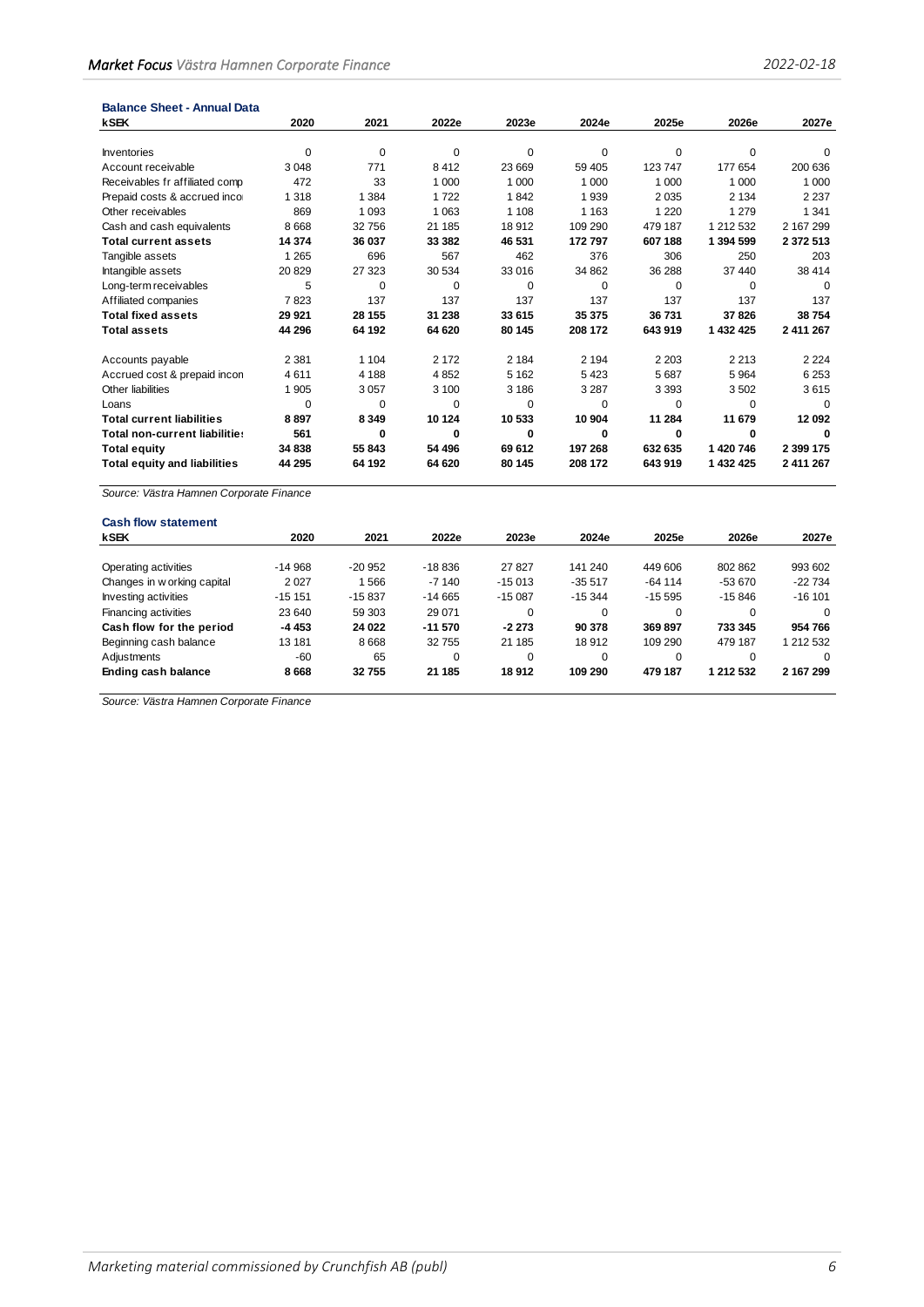| <b>Income Statement - Quarterly Data</b> |             |          |             |          |             |          |          |             |
|------------------------------------------|-------------|----------|-------------|----------|-------------|----------|----------|-------------|
| <b>kSEK</b>                              | Q1 2021     | Q2 2021  | Q3 2021     | Q4 2021  | Q1 2022e    | Q2 2022e | Q3 2022e | Q4 2022e    |
| Net revenues                             | 1 1 0 1     | 917      | 1056        | 883      | 1464        | 1 5 3 2  | 5511     | 9595        |
| Capitalised development cost             | 3 3 4 6     | 4 4 4 8  | 2926        | 3622     | 3657        | 3737     | 3555     | 3716        |
| Other revenues                           | 545         | 504      | 498         | 498      | 508         | 518      | 528      | 539         |
| <b>Total revenues</b>                    | 4 9 9 2     | 5868     | 4480        | 5003     | 5628        | 5786     | 9594     | 13849       |
| Cost of goods sold                       | $-150$      | 0        | $\mathbf 0$ | $-61$    | 0           | 0        | 0        | $\mathbf 0$ |
| Personnel costs                          | $-5799$     | $-6493$  | $-5283$     | $-5812$  | $-6241$     | $-6506$  | $-6849$  | $-7278$     |
| Other external costs                     | $-4140$     | $-5211$  | $-3203$     | $-3457$  | $-5305$     | $-5530$  | $-5822$  | $-6186$     |
| Other operating expenses                 | $\mathbf 0$ | $-74$    | $-210$      | $-472$   | $-924$      | -963     | $-1014$  | $-1077$     |
| Profit from affiliated companie          | $-481$      | $-380$   | $-702$      | $-7623$  | $\mathbf 0$ | 0        | 0        | $\mathbf 0$ |
| <b>EBITDA</b>                            | $-5578$     | $-6289$  | $-4918$     | $-12421$ | $-6840$     | $-7214$  | $-4090$  | $-692$      |
| Amortisation & depreciation              | $-1993$     | $-1953$  | $-1932$     | $-1784$  | $-2767$     | $-2858$  | $-2947$  | $-3010$     |
| <b>EBIT</b>                              | $-7571$     | $-8242$  | $-6850$     | $-14205$ | $-9607$     | $-10072$ | $-7037$  | $-3702$     |
| Financial items, net                     | $-195$      | $-388$   | $-443$      | $-574$   | $\Omega$    | $\Omega$ | 0        | $\Omega$    |
| <b>EBT</b>                               | $-7766$     | $-8630$  | $-7293$     | $-14779$ | -9 607      | $-10072$ | $-7037$  | $-3702$     |
| Taxes                                    | 0           | 0        | 0           | 0        | 0           | 0        | 0        | $\Omega$    |
| Net profit                               | $-7766$     | -8 630   | $-7293$     | $-14779$ | -9 607      | $-10072$ | $-7037$  | $-3702$     |
|                                          |             |          |             |          |             |          |          |             |
| Earnings per share (SEK)                 | -0,27       | $-0,30$  | -0,26       | $-0,42$  | -0,28       | $-0,29$  | $-0,20$  | $-0,10$     |
| Y-o-Y Growth (%)                         |             |          |             |          |             |          |          |             |
| Net revenues                             | $-43.5%$    | $-60,7%$ | $-64,5%$    | $-75,7%$ | 32,9%       | 67,1%    | 421,9%   | 986,8%      |
| <b>EBITDA</b>                            | na          | na       | na          | na       | na          | na       | na       | na          |
| EBIT                                     | na          | na       | na          | na       | na          | na       | na       | na          |
| Net profit                               | na          | na       | na          | na       | na          | na       | na       | na          |
| % of revenues (%)                        |             |          |             |          |             |          |          |             |
| <b>EBITDA</b> margin                     | neg         | neg      | neg         | neg      | neg         | neg      | neg      | neg         |
| <b>EBIT</b> margin                       | neg         | neg      | neg         | neg      | neg         | neg      | neg      | neg         |
| EBT margin                               | neg         | neg      | neg         | neg      | neg         | neg      | neg      | neg         |
| Prof it margin                           | neg         | neg      | neg         | neg      | neg         | neg      | neg      | neg         |
| Personnel costs                          | 526,6%      | 708,4%   | 500,3%      | 658,3%   | 426,4%      | 424,8%   | 124,3%   | 75,9%       |
| <b>Total OPEX</b>                        | 902,6%      | 1284,9%  | 823,5%      | 1103,3%  | 852,0%      | 848,8%   | 248,3%   | 151,6%      |
| Profitability (%)                        |             |          |             |          |             |          |          |             |
| <b>ROE</b>                               | neg         | neg      | neg         | neg      | neg         | neg      | neg      | neg         |
| <b>ROIC</b>                              | neg         | neg      | neg         | neg      | neg         | neg      | neg      | neg         |
|                                          |             |          |             |          |             |          |          |             |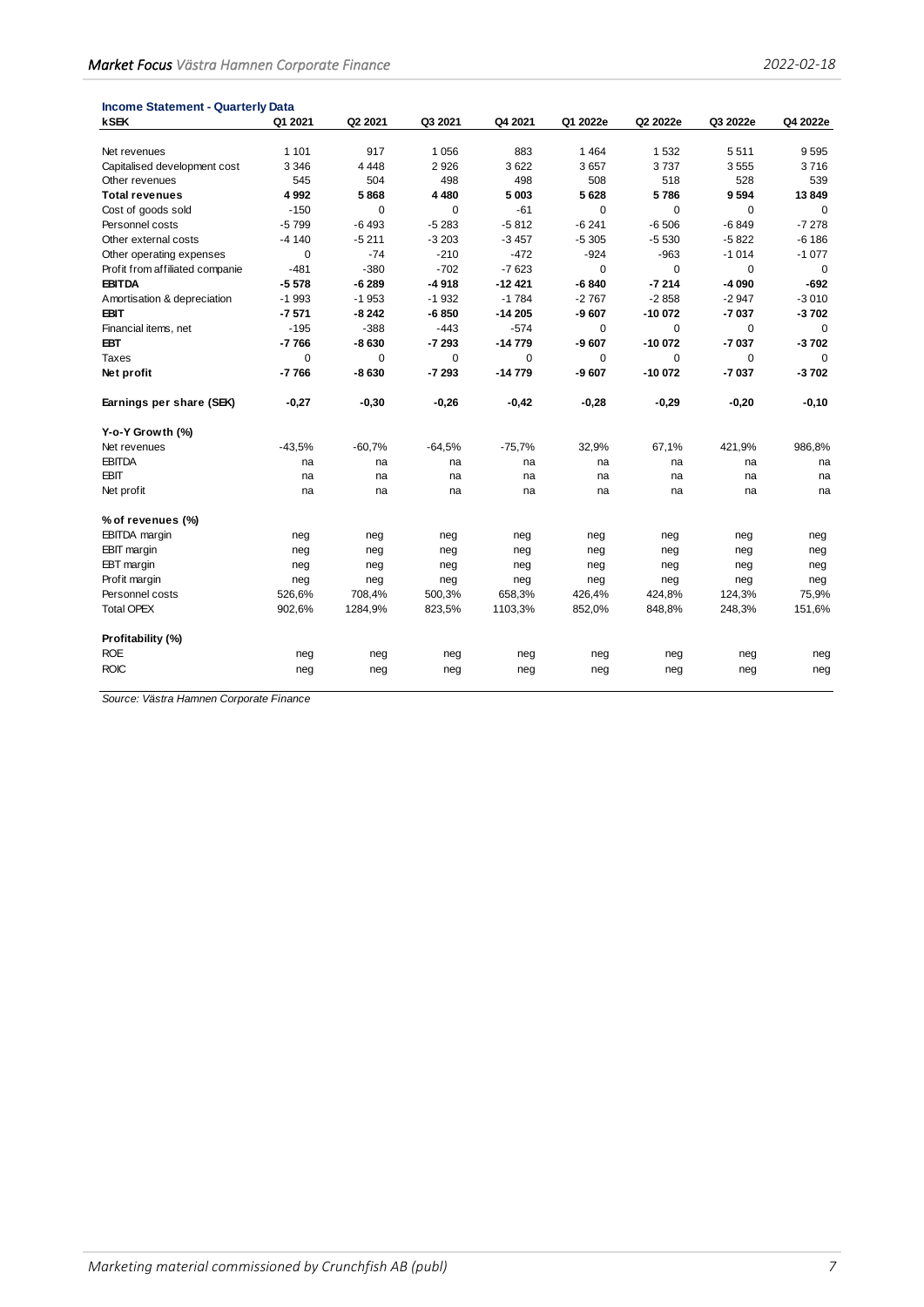| <b>Balance Sheet - Quarterly Data</b>   |         |          |             |          |          |          |          |          |
|-----------------------------------------|---------|----------|-------------|----------|----------|----------|----------|----------|
| <b>kSEK</b>                             | Q1 2021 | Q2 2021  | Q3 2021     | Q4 2021  | Q1 2022e | Q2 2022e | Q3 2022e | Q4 2022e |
| <b>Inventories</b>                      | 0       | 0        | $\mathbf 0$ | 0        | 0        | 0        | 0        | 0        |
| Account receivable                      | 479     | 784      | 841         | 771      | 802      | 1 1 7 5  | 4831     | 8412     |
| Receivables fr affiliated comp          | 546     | 292      | 145         | 33       | 1 0 0 0  | 1 0 0 0  | 1 0 0 0  | 1 0 0 0  |
| Prepaid costs & accrued inco            | 1 2 5 5 | 1 2 9 7  | 2 2 4 8     | 1 3 8 4  | 1 6 2 3  | 1720     | 1831     | 1722     |
| Other receivables                       | 718     | 719      | 1 1 5 1     | 1 0 9 3  | 948      | 1 0 0 7  | 1 0 8 1  | 1 0 6 3  |
| Cash and cash equivalents               | 11 534  | 1 3 8 5  | 6028        | 32756    | 22 808   | 18 2 34  | 6685     | 21 185   |
| <b>Total current assets</b>             | 14 531  | 4 4 7 7  | 10 412      | 36 037   | 27 181   | 23 135   | 15 4 28  | 33 382   |
| Tangible assets                         | 1 1 7 0 | 1 0 8 3  | 1 0 2 6     | 696      | 661      | 628      | 597      | 567      |
| Intangible assets                       | 22 277  | 24 785   | 25 6 26     | 27 323   | 28 248   | 29 159   | 29799    | 30 534   |
| Long-term receivables                   | 5       | 5        | $\mathbf 0$ | $\Omega$ | 0        | $\Omega$ | 0        | $\Omega$ |
| Affiliated companies                    | 8 3 4 2 | 7961     | 7759        | 137      | 137      | 137      | 137      | 137      |
| <b>Total fixed assets</b>               | 31794   | 33 834   | 34 411      | 28 155   | 29 045   | 29 9 24  | 30 532   | 31 238   |
| <b>Total assets</b>                     | 46 325  | 38 311   | 44 823      | 64 192   | 56 226   | 53 059   | 45 960   | 64 620   |
| Accounts payable                        | 1938    | 1 4 8 7  | 797         | 1 1 0 4  | 2 1 6 2  | 2 1 7 2  | 2 1 8 3  | 2 1 7 2  |
| Accrued cost & prepaid incon            | 4511    | 5 1 5 2  | 4 9 7 0     | 4 1 8 8  | 4846     | 4 9 3 3  | 4876     | 4852     |
| Other liabilities                       | 2695    | 3 1 1 9  | 2796        | 3057     | 2982     | 3 0 5 5  | 3038     | 3 100    |
| Loans                                   | 10 000  | 10 000   | 25 000      | $\Omega$ | $\Omega$ | 0        | $\Omega$ | $\Omega$ |
| <b>Total current liabilities</b>        | 19 143  | 19759    | 33 564      | 8 3 4 9  | 9990     | 10 159   | 10 097   | 10 124   |
| Total non-current liabilitie:           | 0       | $\bf{0}$ | $\bf{0}$    | 0        | 0        | 0        | 0        | 0        |
| <b>Total equity</b>                     | 27 182  | 18 5 52  | 11 260      | 55 843   | 46 236   | 42 900   | 35 863   | 54 496   |
| <b>Total equity and liabilities</b>     | 46 325  | 38 311   | 44 823      | 64 192   | 56 226   | 53 059   | 45 960   | 64 620   |
| Source: Västra Hamnen Corporate Finance |         |          |             |          |          |          |          |          |
| <b>Cash flow statement</b>              |         |          |             |          |          |          |          |          |

| <b>Cash flow statement</b>  |         |                     |         |         |          |          |          |          |
|-----------------------------|---------|---------------------|---------|---------|----------|----------|----------|----------|
| <b>kSEK</b>                 | Q1 2021 | Q <sub>2</sub> 2021 | Q3 2021 | Q4 2021 | Q1 2022e | Q2 2022e | Q3 2022e | Q4 2022e |
|                             |         |                     |         |         |          |          |          |          |
| Operating activities        | $-5362$ | $-6184$             | $-4480$ | $-4926$ | $-6840$  | $-7214$  | $-4090$  | $-692$   |
| Changes in w orking capital | 2 4 6 3 | 558                 | $-2415$ | 961     | 550      | $-360$   | $-3904$  | $-3427$  |
| Investing activities        | -4 346  | $-4448$             | $-3421$ | $-3622$ | $-3657$  | $-3737$  | $-3555$  | $-3716$  |
| Financing activities        | 10 042  | $-45$               | 14 943  | 34 306  | $\Omega$ | 6736     | 0        | 22 3 35  |
| Cash flow for the period    | 2796    | $-10119$            | 4627    | 26718   | $-9948$  | $-4574$  | $-11549$ | 14 501   |
| Beginning cash balance      | 8 6 6 8 | 11 534              | 1 385   | 6028    | 32 756   | 22 808   | 18 2 34  | 6685     |
| Adjustments                 | 70      | $-30$               | 15      | 10      | $\Omega$ | $\Omega$ | 0        | $\Omega$ |
| Ending cash balance         | 11 534  | 1 3 8 5             | 6028    | 32756   | 22 808   | 18 234   | 6685     | 21 185   |